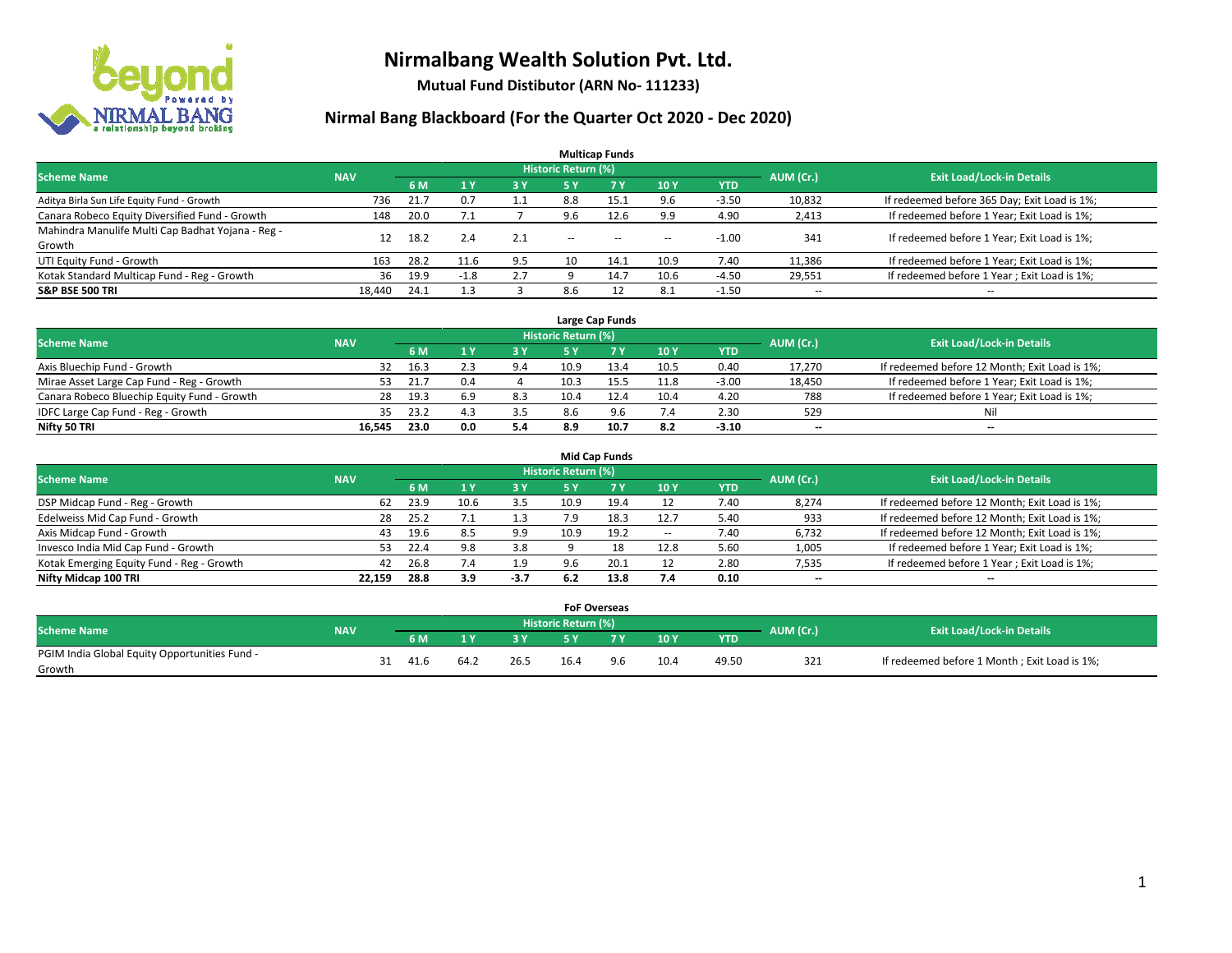

**Mutual Fund Distibutor (ARN No- 111233)**

| Large & Midcap                                   |                                                                                                                 |      |                |     |      |      |      |            |        |                                              |  |  |  |  |  |
|--------------------------------------------------|-----------------------------------------------------------------------------------------------------------------|------|----------------|-----|------|------|------|------------|--------|----------------------------------------------|--|--|--|--|--|
|                                                  | <b>Historic Return (%)</b><br><b>Scheme Name</b><br><b>Exit Load/Lock-in Details</b><br>AUM (Cr.)<br><b>NAV</b> |      |                |     |      |      |      |            |        |                                              |  |  |  |  |  |
|                                                  |                                                                                                                 | 6 M  | 1 <sub>Y</sub> | 3 Y | 5 Y  | 7Y   | 10Y  | <b>YTD</b> |        |                                              |  |  |  |  |  |
| Mirae Asset Emerging Bluechip Fund - Growth      | 60                                                                                                              | 24.5 |                | 6.1 | 14   | 23.7 | 17.8 | 3.40       | 11,466 | If redeemed before 1 Year; Exit Load is 1%;  |  |  |  |  |  |
| Canara Robeco Emerging Equities - Growth         | 102                                                                                                             | 22.9 |                | 3.4 | 10.6 | 22.3 | 15.4 | 5.10       | 5,987  | If redeemed before 1 Year; Exit Load is 1%;  |  |  |  |  |  |
| Principal Emerging Bluechip Fund - Growth        | 110                                                                                                             | 21.4 | 4.7            | 0.5 | 10.2 | 19.2 | 12.3 | 2.30       | 2,119  | If redeemed before 365 Day; Exit Load is 1%; |  |  |  |  |  |
| Invesco India Growth Opportunities Fund - Growth | 35                                                                                                              | 18.7 | $-1.7$         | 3.8 | 8.9  | 13.4 | 9.8  | $-2.80$    | 2,960  | If redeemed before 1 Year; Exit Load is 1%;  |  |  |  |  |  |
| Sundaram Large and Mid Cap Fund - Reg - Growth   | 34                                                                                                              | 20.4 | $-7.6$         | 2.1 | 8.4  | 14   | 8.2  | $-8.20$    | 1,252  | If redeemed before 365 Day; Exit Load is 1%; |  |  |  |  |  |
| NIFTY Large Midcap 250 TRI                       | 7.427                                                                                                           | 25.2 | 3.4            | 2.1 |      | 14.2 | 9.1  | 0.10       | $- -$  | $\overline{\phantom{a}}$                     |  |  |  |  |  |

|                                                     |            |      |           |                                  |     | <b>Focused Funds</b> |        |         |        |                                               |
|-----------------------------------------------------|------------|------|-----------|----------------------------------|-----|----------------------|--------|---------|--------|-----------------------------------------------|
| <b>Scheme Name</b>                                  | <b>NAV</b> |      | AUM (Cr.) | <b>Exit Load/Lock-in Details</b> |     |                      |        |         |        |                                               |
|                                                     |            | 6 M  |           | <b>3Y</b>                        | 5 Y | 7V                   | 10Y    | YTD     |        |                                               |
| Axis Focused 25 Fund - Growth                       | 31         | 19.9 | 0.9       | 6.9                              |     | 14.2                 | $\sim$ | $-0.60$ | 11,455 | If redeemed before 12 Month; Exit Load is 1%; |
| ICICI Prudential Focused Equity Fund - Ret - Growth | 30         | 20.3 |           | 1.5                              | 6.5 | 9.7                  | 7.3    | 4.10    | 795    | If redeemed before 1 Year; Exit Load is 1%;   |
| SBI Focused Equity Fund - Growth                    | 148        | 15.2 | $-0.4$    | 6.4                              |     | 16.1                 | 13     | $-3.70$ | 10,114 | If redeemed before 1 Year; Exit Load is 1%;   |
| <b>S&amp;P BSE 500 TRI</b>                          | 18.440     | 24.1 | 1.3       |                                  | 8.6 |                      | 8.1    | $-1.50$ | $- -$  | $\overline{\phantom{a}}$                      |

|                                    |            |      |      |                     |      | <b>Small Cap Funds</b> |                          |            |           |                                               |
|------------------------------------|------------|------|------|---------------------|------|------------------------|--------------------------|------------|-----------|-----------------------------------------------|
| <b>Scheme Name</b>                 | <b>NAV</b> |      |      | Historic Return (%) |      |                        |                          |            |           | <b>Exit Load/Lock-in Details</b>              |
|                                    |            | 6 M  |      | 3 Y                 | 5 Y  |                        | 10Y                      | <b>YTD</b> | AUM (Cr.) |                                               |
| Axis Small Cap Fund - Reg - Growth | 34         | 25.9 |      |                     | 11.1 | $-$                    | $\hspace{0.05cm} \cdots$ | 4.60       | 2,930     | If redeemed before 12 Month; Exit Load is 1%; |
| DSP Small Cap Fund - Reg - Growth  | 61         | 40.1 | 17.8 | -1.5                |      |                        | 12.9                     | 14.00      | 5,320     | If redeemed before 12 Month; Exit Load is 1%; |
| SBI Small Cap Fund - Growth        | 59         | 29.8 | 10.5 | 3.8                 | 12.6 | 23.8                   | 16.6                     | 9.40       | 5,321     | If redeemed before 1 Year; Exit Load is 1%;   |
| Nifty Smallcap 100 TRI             | 7.237      | 44.7 | 3.4  | $-10.9$             |      | 11.1                   | 3.9                      | 1.00       | $- -$     | $\overline{\phantom{a}}$                      |

| ELSS Schemes (Tax Saving u/s 80-C)                                                                              |       |      |        |     |               |             |                          |            |        |                          |  |  |  |  |
|-----------------------------------------------------------------------------------------------------------------|-------|------|--------|-----|---------------|-------------|--------------------------|------------|--------|--------------------------|--|--|--|--|
| <b>Historic Return (%)</b><br><b>Exit Load/Lock-in Details</b><br>AUM (Cr.)<br><b>Scheme Name</b><br><b>NAV</b> |       |      |        |     |               |             |                          |            |        |                          |  |  |  |  |
|                                                                                                                 |       | 6 M  | /1 Y   | 3 Y | <b>5Y</b>     | <b>77 Y</b> | <b>10Y</b>               | <b>YTD</b> |        |                          |  |  |  |  |
| Aditya Birla Sun Life Tax Relief 96 - Growth                                                                    | 32    | 14.5 | 0.1    | 1.4 | 8.1           | 14.8        | 9.5                      | $-1.80$    | 11,123 | Nil                      |  |  |  |  |
| Axis Long Term Equity Fund - Growth                                                                             | 49    | 16.4 | $-0.7$ | 6.8 | 9.5           | 17.1        | 14.1                     | $-1.40$    | 21,836 | Nil                      |  |  |  |  |
| Canara Robeco Equity Tax Saver Fund - Growth                                                                    | 74    | 23.0 | 10.3   | 8.7 | 10.3          | 13.7        | 10.4                     | 8.20       | 1,181  | Nil                      |  |  |  |  |
| Invesco India Tax Plan - Growth                                                                                 | 54    | 19.2 | 2.3    | 4.6 | 8.8           | 15          |                          | 0.50       | 1,134  | Nil                      |  |  |  |  |
| Mirae Asset Tax Saver Fund - Reg - Growth                                                                       | 20    | 26.2 | 6.8    | 6.4 | $\sim$ $\sim$ | $\sim$      | $\overline{\phantom{a}}$ | 2.60       | 4,271  | Nil                      |  |  |  |  |
| S&P BSE 200 TRI                                                                                                 | 5,961 | 23.2 | 0.9    |     | 8.9           | 11.9        | 8.3                      | $-1.90$    | $- -$  | $\overline{\phantom{a}}$ |  |  |  |  |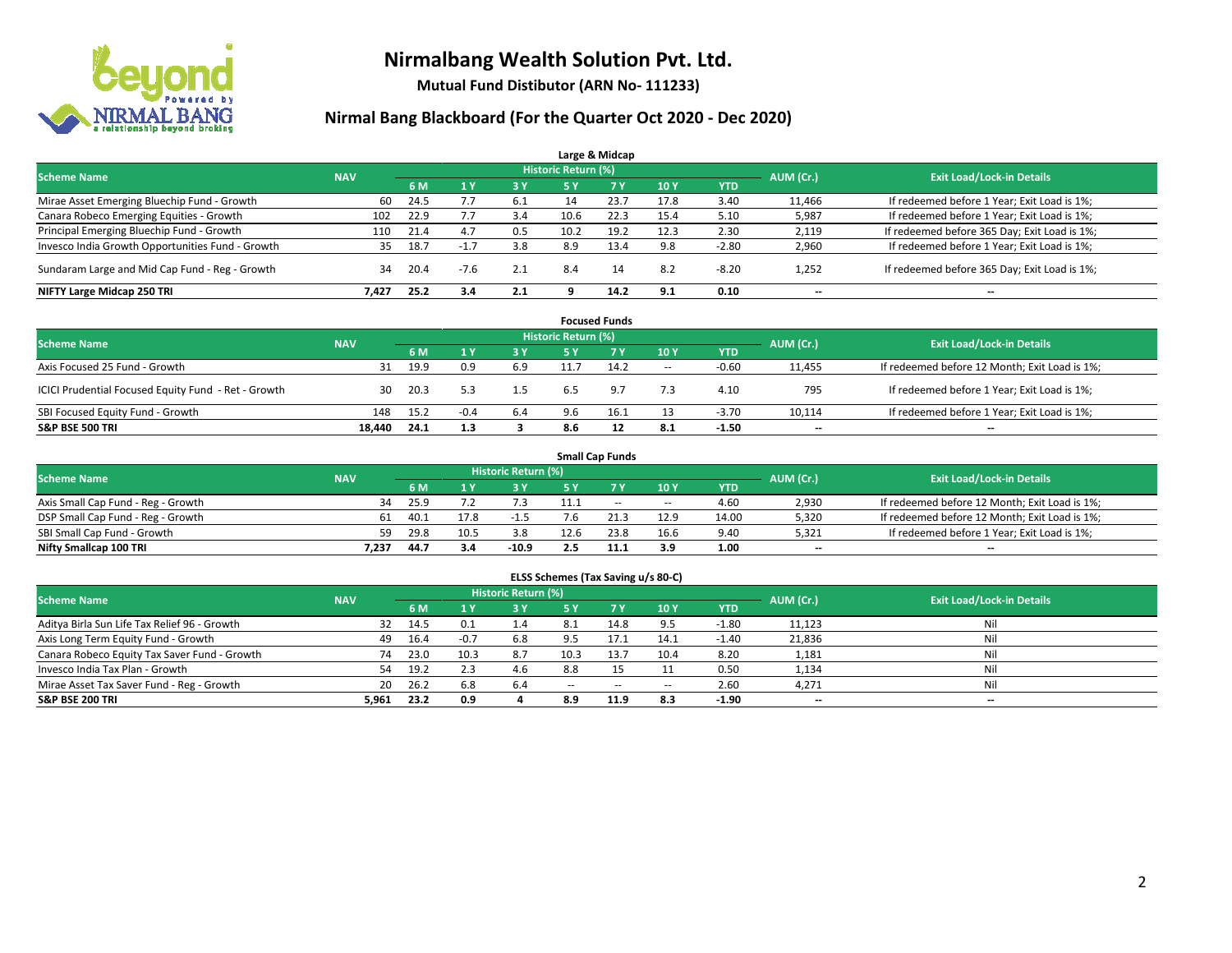

**Mutual Fund Distibutor (ARN No- 111233)**

| <b>Solution Oriented</b>                                  |            |      |     |                            |      |      |        |            |           |                                                                                                                                                           |  |  |  |
|-----------------------------------------------------------|------------|------|-----|----------------------------|------|------|--------|------------|-----------|-----------------------------------------------------------------------------------------------------------------------------------------------------------|--|--|--|
| <b>Scheme Name</b>                                        | <b>NAV</b> |      |     | <b>Historic Return (%)</b> |      |      |        |            | AUM (Cr.) | <b>Exit Load/Lock-in Details</b>                                                                                                                          |  |  |  |
|                                                           |            | 6 M  | 1 Y | 3 Y                        | 5 Y  | 7Y   | 10Y    | <b>YTD</b> |           |                                                                                                                                                           |  |  |  |
| <b>HDFC Childrens Gift Fund</b>                           | 128        | 21.0 | 4.5 | 3.9                        | 8.8  | 13.2 | 11.6   | 2.30       | 3,387     | If redeemed before 1 Year; Exit Load is 3%; If redeemed bet. 1 Year<br>to 2 Year; Exit Load is 2%; If redeemed bet. 2 Year to 3 Year; Exit<br>Load is 1%; |  |  |  |
| Tata Retirement Savings Fund - Moderate Plan - Reg        | 32         | 17.1 | 3.7 | 3.7                        | 9.8  | 15.3 | $\sim$ | 2.80       | 1,182     | If redeemed before 61 Month; Exit Load is 1%;                                                                                                             |  |  |  |
| Tata Retirement Savings Fund - Progressive Plan -<br>Reg  | 31         | 18.9 | 1.8 | 3.3                        | 10.7 | 14.9 | $\sim$ | 0.90       | 818       | If redeemed before 61 Month; Exit Load is 1%;                                                                                                             |  |  |  |
| Tata Retirement Savings Fund - Reg - Conservative<br>Plan | 22         | 8.0  | 7.4 | 5.4                        | 8.1  | 9.7  | $\sim$ | 6.80       | 147       | If redeemed before 61 Month; Exit Load is 1%;                                                                                                             |  |  |  |
| <b>S&amp;P BSE 200 TRI</b>                                | 5,961      | 23.2 | 0.9 |                            | 8.9  | 11.9 | 8.3    | $-1.90$    | --        | --                                                                                                                                                        |  |  |  |

|                                                    |            |      |        |                     |     | <b>Index Fund</b> |     |            |           |                                               |
|----------------------------------------------------|------------|------|--------|---------------------|-----|-------------------|-----|------------|-----------|-----------------------------------------------|
| <b>Scheme Name</b>                                 | <b>NAV</b> |      |        | Historic Return (%) |     |                   |     |            | AUM (Cr.) | <b>Exit Load/Lock-in Details</b>              |
|                                                    |            | 6 M  |        | 3 Y                 | 5 Y | 7Y                | 10Y | <b>YTD</b> |           |                                               |
| HDFC Index Fund-NIFTY 50 Plan                      | 107        | 22.7 | $-0.8$ | 4.8                 | 8.3 |                   | 7.4 | $-3.90$    | 1,882     | If redeemed before 3 Day; Exit Load is 0.25%; |
| ICICI Prudential Nifty Next 50 Index Fund - Growth | 24         | 15.5 | -4.3   | $-2.7$              |     |                   | 7.7 | $-3.80$    | 804       | Nil                                           |
| UTI Nifty Index Fund - Growth                      | 77         | 22.8 | $-0.5$ |                     | 8.5 | 10.3              | 7.4 | $-3.60$    | 2.711     | Nil                                           |
| Nifty 50 TRI                                       | 16,545     | 23.0 | 0.0    | 5.4                 | 8.9 | 10.7              | 8.2 | $-3.10$    | $-$       | $-$                                           |

|                                       |            |      |                     |      | <b>Contra/Value Fund</b> |      |         |           |                                             |
|---------------------------------------|------------|------|---------------------|------|--------------------------|------|---------|-----------|---------------------------------------------|
| <b>Scheme Name</b>                    | <b>NAV</b> |      | Historic Return (%) |      |                          |      |         | AUM (Cr.) | <b>Exit Load/Lock-in Details</b>            |
|                                       |            | 6 M  | י כ                 |      |                          | 10Y  | YTD     |           |                                             |
| Invesco India Contra Fund - Growth    | 50         | 21.6 |                     | 10.1 |                          |      | 1.60    | 4,967     | If redeemed before 1 Year; Exit Load is 1%; |
| UTI Value Opportunities Fund - Growth | 64         | 22.8 | 3.b                 | 6.5  |                          | 8.5  | $-0.70$ | 4,340     | If redeemed before 1 Year; Exit Load is 1%; |
| <b>S&amp;P BSE 500 TRI</b>            | 18.440     | 24.1 |                     | 8.6  |                          | -8.1 | $-1.50$ | $- -$     | $\overline{\phantom{a}}$                    |

| Sector/Thematic                                                           |            |      |         |                            |      |           |                          |            |                          |                                               |  |  |  |
|---------------------------------------------------------------------------|------------|------|---------|----------------------------|------|-----------|--------------------------|------------|--------------------------|-----------------------------------------------|--|--|--|
| <b>Scheme Name</b>                                                        | <b>NAV</b> |      |         | <b>Historic Return (%)</b> |      |           |                          |            | AUM (Cr.)                | <b>Exit Load/Lock-in Details</b>              |  |  |  |
|                                                                           |            | 6 M  |         | 73 Y.                      | 5 Y  | <b>7Y</b> | 10Y                      | <b>YTD</b> |                          |                                               |  |  |  |
| Canara Robeco Consumer Trends Fund - Reg -<br>Growth                      | 44         | 18.3 |         | 7.2                        | 11.5 | 15.9      | 11.5                     | 2.40       | 412                      | If redeemed before 1 Year; Exit Load is 1%;   |  |  |  |
| Mirae Asset Great Consumer Fund - Growth                                  | 36         | 18.9 | $-3.3$  |                            | 10.3 | 14.1      | $\hspace{0.05cm} \ldots$ | $-3.70$    | 1,003                    | If redeemed before 1 Year; Exit Load is 1%;   |  |  |  |
| ICICI Prudential Technology Fund - Growth                                 | 83         | 70.1 | 48.7    | 25.8                       | 14.3 | 16.8      | 16.5                     | 43.40      | 692                      | If redeemed before 15 Day; Exit Load is 1%;   |  |  |  |
| Nippon India Pharma Fund - Growth                                         | 221        | 22.8 | 50.2    | 18.3                       |      | 16.9      | 14.8                     | 45.30      | 3,911                    | If redeemed before 1 Month; Exit Load is 1%;  |  |  |  |
| BNP Paribas India Consumption Fund - Reg - Growth                         | 13         | 13.7 | 4.1     | $- -$                      | $-$  | $\sim$    | -                        | 1.60       | 547                      | If redeemed before 12 Month; Exit Load is 1%; |  |  |  |
| ICICI Prudential Banking and Financial Services Fund -<br>Retail - Growth | 52         | 15.5 | $-20.9$ | $-5.3$                     | 7.8  | 13.9      | 9.7                      | $-25.90$   | 2,685                    | If redeemed before 15 Day; Exit Load is 1%;   |  |  |  |
| <b>S&amp;P BSE 500 TRI</b>                                                | 18.440     | 24.1 | 1.3     |                            | 8.6  | 12        | 8.1                      | $-1.50$    | $\overline{\phantom{a}}$ | --                                            |  |  |  |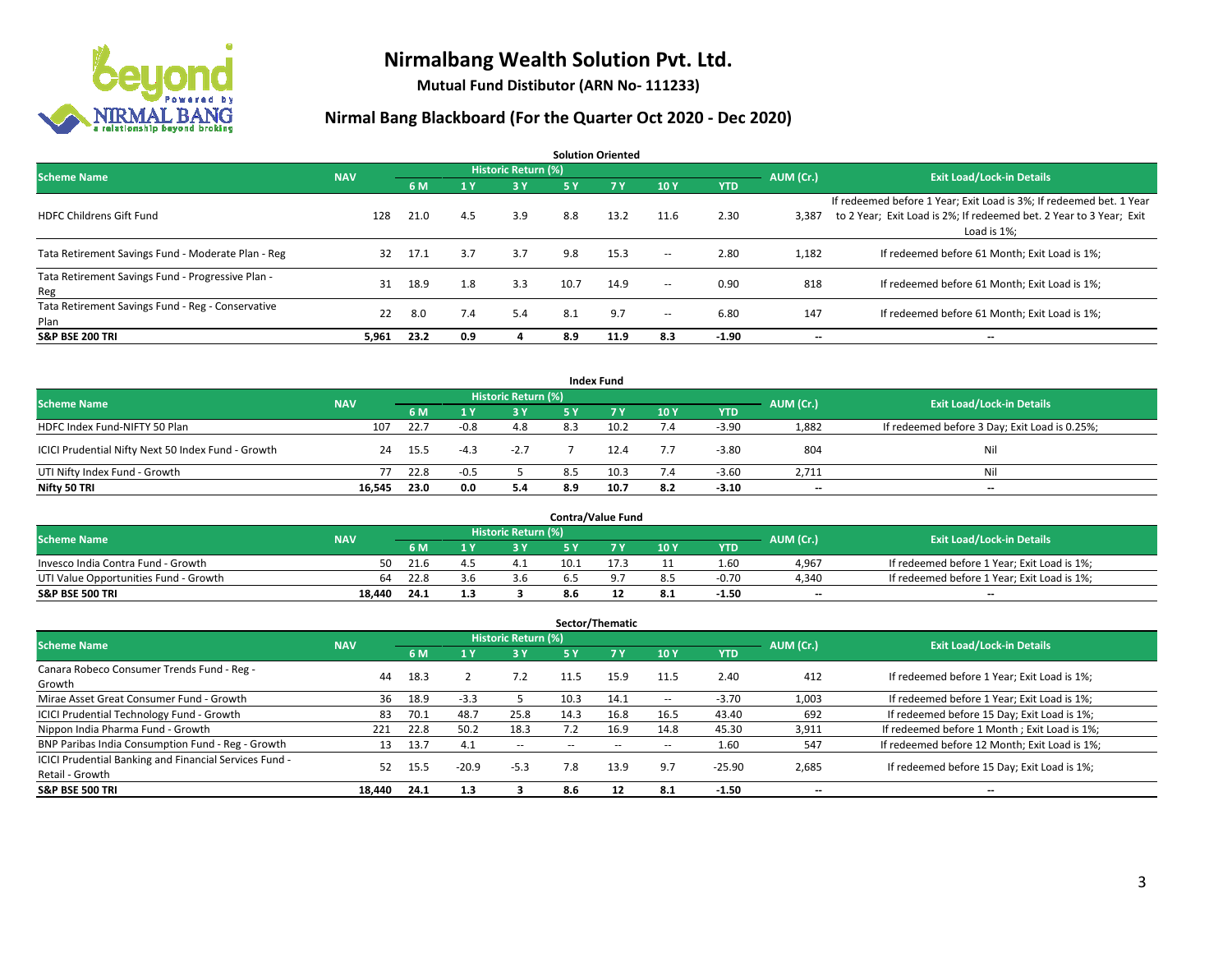

**Mutual Fund Distibutor (ARN No- 111233)**

| <b>Dynamic Asset Allocation Funds</b>                      |            |      |      |                            |           |                          |        |            |           |                                               |  |  |  |
|------------------------------------------------------------|------------|------|------|----------------------------|-----------|--------------------------|--------|------------|-----------|-----------------------------------------------|--|--|--|
| <b>Scheme Name</b>                                         | <b>NAV</b> |      |      | <b>Historic Return (%)</b> |           |                          |        |            | AUM (Cr.) | <b>Exit Load/Lock-in Details</b>              |  |  |  |
|                                                            |            | 6 M  |      | $-3V$                      | <b>5Y</b> | <b>7Y</b>                | 10Y    | <b>YTD</b> |           |                                               |  |  |  |
| ICICI Prudential Balanced Advantage Fund - Reg -<br>Growth | 39         | 17.3 | 3.2  | 5.4                        | 7.9       | 11.2                     | 10.5   | 0.90       | 26,175    | If redeemed before 1 Year; Exit Load is 1%;   |  |  |  |
| Nippon India Balanced Advantage Fund - Growth              | 94         | 13.9 | 2.3  | 3.3                        | 7.4       | 11.2                     | 8.3    | $-0.10$    | 2,812     | If redeemed before 12 Month; Exit Load is 1%; |  |  |  |
| Edelweiss Balanced Advantage Fund - Growth                 | 27         | 13.8 | 10.5 |                            | 7.8       | 10.4                     | 8.8    | 9.30       | 1,585     | If redeemed before 365 Day; Exit Load is 1%;  |  |  |  |
| Kotak Balanced Advantage Fund - Reg - Growth               | 12         | 18.9 | 7.6  | $\sim$                     | --        | $\overline{\phantom{a}}$ | $\sim$ | 5.60       | 4,528     | If redeemed before 1 Year; Exit Load is 1%;   |  |  |  |
| NIFTY 50 Hybrid Composite Debt 65:35 Index                 | 10.914     | 17.3 | 5.9  | 7.4                        | 9.4       | 10.7                     | 8.8    | 3.30       | --        | $\overline{\phantom{a}}$                      |  |  |  |

| <b>Hybrid Aggressive</b>                        |            |      |        |                            |                |      |        |            |           |                                               |  |  |  |
|-------------------------------------------------|------------|------|--------|----------------------------|----------------|------|--------|------------|-----------|-----------------------------------------------|--|--|--|
| <b>Scheme Name</b>                              | <b>NAV</b> |      |        | <b>Historic Return (%)</b> |                |      |        |            | AUM (Cr.) | <b>Exit Load/Lock-in Details</b>              |  |  |  |
|                                                 |            | 6 M  |        | 3 Y                        |                |      | 10Y    | <b>YTD</b> |           |                                               |  |  |  |
| Canara Robeco Equity Hybrid Fund - Growth       | 178        | 15.4 |        |                            | Q 3            | 13.9 | 10.9   | 6.00       | 3,438     | If redeemed before 1 Year; Exit Load is 1%;   |  |  |  |
| SBI Equity Hybrid Fund - Growth                 | 142        | 12.5 | 0.3    | 4.b                        | -8.1           | 13.4 | 10.1   | $-2.60$    | 31,226    | If redeemed before 12 Month; Exit Load is 1%; |  |  |  |
| Mirae Asset Hybrid - Equity Fund - Reg - Growth | 16         | 15.5 |        | 4.9                        | Q <sub>5</sub> | $-$  | $\sim$ | $-0.50$    | 3,735     | If redeemed before 1 Year; Exit Load is 1%;   |  |  |  |
| ICICI Prudential Equity & Debt Fund - Growth    | 126        | 10.0 | $-6.9$ | $-0.5$                     | 6.3            |      | 10.3   | $-10.30$   | 16,099    | If redeemed before 1 Year; Exit Load is 1%;   |  |  |  |
| NIFTY 50 Hybrid Composite Debt 65:35 Index      | 10.914     | 17.3 | 5.9    | 7.4                        | 9.4            |      | 8.8    | 3.30       | $- -$     | $\overline{\phantom{a}}$                      |  |  |  |

|                                         |            |           |      |                     |      | Gold |       |       |                          |                                                                                                           |
|-----------------------------------------|------------|-----------|------|---------------------|------|------|-------|-------|--------------------------|-----------------------------------------------------------------------------------------------------------|
| <b>Scheme Name</b>                      | <b>NAV</b> |           |      | Historic Return (%) |      |      |       |       | AUM (Cr.)                | <b>Exit Load/Lock-in Details</b>                                                                          |
|                                         |            | 6 M       |      | 3 Y                 | 5 Y  |      | 10Y   | YTD   |                          |                                                                                                           |
| HDFC Gold Fund - Growth                 |            | 16<br>4.4 |      | 18.7                | 12.2 | 5.8  | $\!-$ | 29.10 | 939                      | If redeemed before 6 Months; Exit Load is 2%; If redeemed bet. 6<br>Months to 12 Months; Exit Load is 1%; |
| Kotak Gold Fund - Reg - Growth          |            | 21<br>5.6 | 30.9 | 19.4                | 12.5 | 5.8  | $\!-$ | 28.50 | 715                      | If redeemed before 1 Year; Exit Load is 1%;                                                               |
| Nippon India Gold Savings Fund - Growth |            | 21<br>4.5 |      | 18.5                |      | 55   | $\!-$ | 28.50 | 1,264                    | If redeemed before 15 Day; Exit Load is 1%;                                                               |
| <b>Prices of Gold</b>                   | 50.699     | $- -$     | 31.1 | 20.1                | 13.7 |      | 10    | 29.70 | $\overline{\phantom{a}}$ | $\overline{\phantom{a}}$                                                                                  |

|                                            |            |    |     |     |                            | <b>Arbitrage Fund</b> |        |            |           |                                                 |
|--------------------------------------------|------------|----|-----|-----|----------------------------|-----------------------|--------|------------|-----------|-------------------------------------------------|
| <b>Scheme Name</b>                         | <b>NAV</b> |    |     |     | <b>Historic Return (%)</b> |                       |        |            | AUM (Cr.) | <b>Exit Load/Lock-in Details</b>                |
|                                            |            |    | 1 M | 3 M | 6 M                        |                       | ЗY     | <b>YTD</b> |           |                                                 |
| IDFC Arbitrage Fund - Reg - Growth         |            | 25 | 5.7 |     | 3.2                        |                       | 5.6    | 4.00       | 7,164     | If redeemed before 1 Month; Exit Load is 0.25%; |
| Kotak Equity Arbitrage Fund - Reg - Growth |            | 29 | 5.2 |     | 3.6                        |                       |        | 4.60       | 15,111    | If redeemed before 30 Day; Exit Load is 0.25%;  |
| Tata Arbitrage Fund - Reg - Growth         |            |    | 5.5 | 44  | 4.1                        | $-$                   | $\sim$ | 5.30       | 2,093     | If redeemed before 30 Day; Exit Load is 0.25%;  |
| Nippon India Arbitrage Fund - Growth       |            |    | 4.9 |     | 3.6                        |                       | 5.9    | 4.60       | 7.168     | If redeemed before 1 Month; Exit Load is 0.25%; |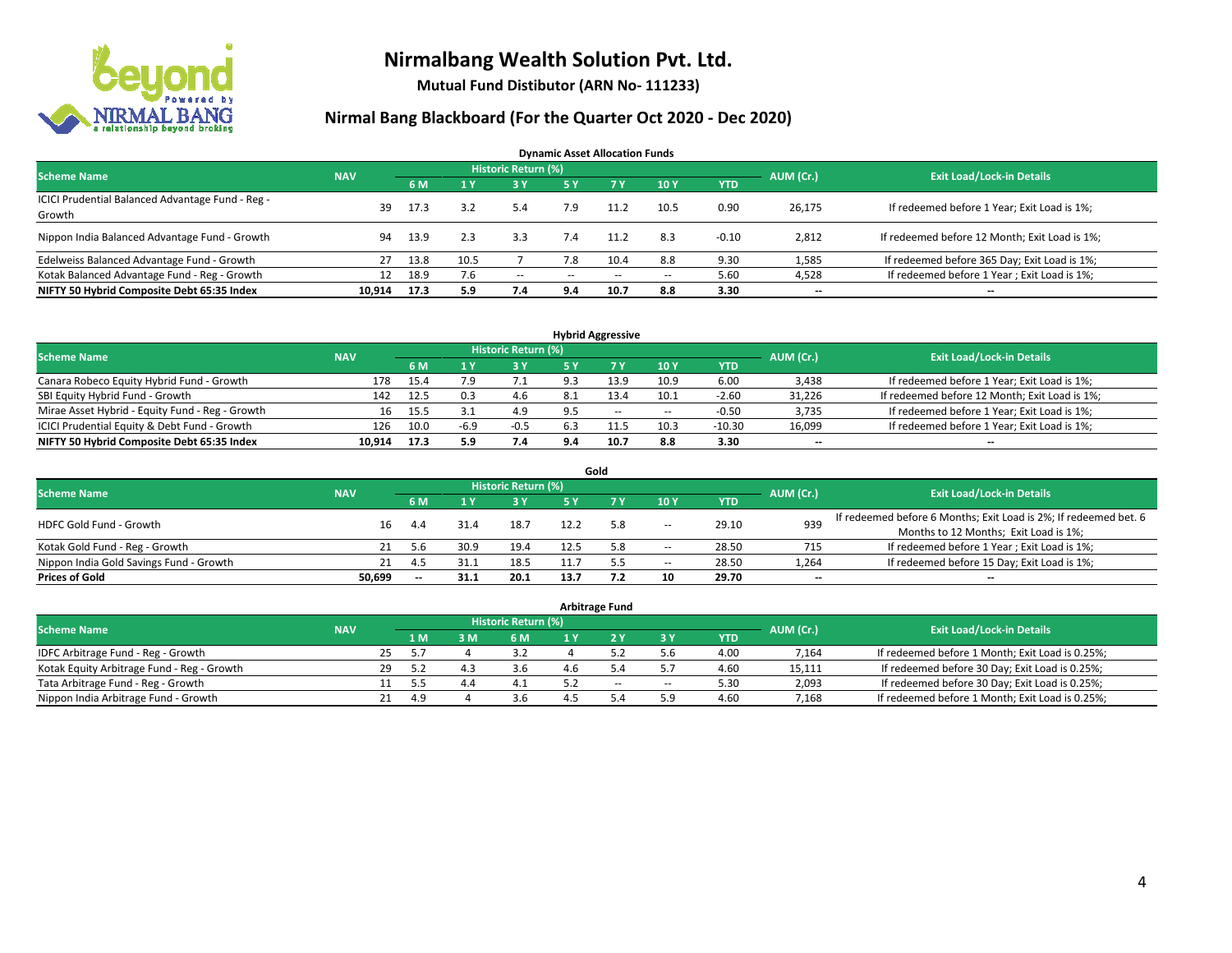

**Mutual Fund Distibutor (ARN No- 111233)**

|                                                |                          |     |            |                            |     | <b>Overnight Fund</b> |            |                          |                          |                                  |
|------------------------------------------------|--------------------------|-----|------------|----------------------------|-----|-----------------------|------------|--------------------------|--------------------------|----------------------------------|
| <b>Scheme Name</b>                             | <b>NAV</b>               |     |            | <b>Historic Return (%)</b> |     |                       | <b>YTM</b> | Avg                      | AUM (Cr.)                | <b>Exit Load/Lock-in Details</b> |
|                                                |                          | 1W  | <b>2 W</b> | 1 M                        | 3 M | $\sqrt{1}$ $\sqrt{}$  |            | <b>Maturity</b>          |                          |                                  |
| IDFC Overnight Fund - Reg - Growth             | 1,082                    | 2.9 | 2.9        |                            |     | 3.6                   | 3.26       | 0.00                     | 2,675                    | Nil                              |
| Tata Overnight Fund - Reg - Growth             | 1,071                    | 2.9 | 2.9        |                            |     | 3.6                   | 3.2713     | 0.00                     | 2,131                    | Nil                              |
| SBI Overnight Fund - Growth                    | 3,279                    | 2.9 | 2.9        |                            |     | 3.6                   | 3.2        | 0.00                     | 12,932                   | Nil                              |
| ICICI Prudential Overnight Fund - Reg - Growth | 109                      | 2.9 | 2.9        |                            |     | 3.6                   | 3.21       |                          | 8,340                    | Nil                              |
| Nippon India Overnight Fund - Reg - Growth     | 109                      | 2.9 | 2.9        |                            |     |                       | 3.23       | 0.00                     | 4,459                    | Nil                              |
| <b>CRISIL Liquid Fund Index</b>                | $\overline{\phantom{a}}$ | 3.4 | 3.8        | 3.9                        | 3.9 |                       | --         | $\overline{\phantom{a}}$ | $\overline{\phantom{m}}$ | $-$                              |

| <b>Liquid Funds</b>                              |            |                |    |                     |     |   |                          |                 |           |                                  |  |  |  |
|--------------------------------------------------|------------|----------------|----|---------------------|-----|---|--------------------------|-----------------|-----------|----------------------------------|--|--|--|
| <b>Scheme Name</b>                               | <b>NAV</b> |                |    | Historic Return (%) |     |   | <b>YTM</b>               | Avg             | AUM (Cr.) | <b>Exit Load/Lock-in Details</b> |  |  |  |
|                                                  |            | 1 <sub>W</sub> | 2W | 1 M                 | з м |   |                          | <b>Maturity</b> |           |                                  |  |  |  |
| Aditya Birla Sun Life Liquid Fund - Reg - Growth | 325        | 2.9            |    | 3.4                 |     |   | 3.39                     | 0.13            | 32,611    | *Ref Footnote                    |  |  |  |
| ICICI Prudential Liquid Fund - Reg - Growth      | 299        | 2.8            |    | 3.3                 |     |   | 3.42                     | 0.12            | 44,170    | *Ref Footnote                    |  |  |  |
| Kotak Liquid Fund - Reg - Growth                 | 4,089      | 2.8            |    | 3.4                 |     |   | 3.39                     | 0.13            | 27,682    | *Ref Footnote                    |  |  |  |
| Nippon India Liquid Fund - Growth                | 4,935      | 2.8            |    | 3.3                 |     | 4 | 3.38                     | 0.14            | 24,930    | *Ref Footnote                    |  |  |  |
| Mahindra Manulife Liquid Fund - Reg - Growth     | 1.312      | -3.1           |    | 3.5                 |     |   | 3.55                     | 0.15            | 2,062     | *Ref Footnote                    |  |  |  |
| <b>CRISIL Liquid Fund Index</b>                  | $- -$      | 3.4            |    | 3.9                 | 3.9 |   | $\overline{\phantom{a}}$ | $- -$           | $- -$     | $-$                              |  |  |  |

| <b>Ultra Short Fund</b>                           |            |     |     |                            |     |              |                          |                          |                          |                                  |  |  |  |
|---------------------------------------------------|------------|-----|-----|----------------------------|-----|--------------|--------------------------|--------------------------|--------------------------|----------------------------------|--|--|--|
| <b>Scheme Name</b>                                | <b>NAV</b> |     |     | <b>Historic Return (%)</b> |     |              | <b>YTM</b>               | Avg                      | AUM (Cr.)                | <b>Exit Load/Lock-in Details</b> |  |  |  |
|                                                   |            | 1 M | 3 M | 6 M                        | 1 Y | $\sqrt{3}$ Y |                          | <b>Maturity</b>          |                          |                                  |  |  |  |
| HDFC Ultra Short Term Fund - Reg - Growth         | 12         | 6.3 |     | 7.4                        | 6.7 | $\sim$       | 4.41                     | 0.50                     | 11,967                   | Nil                              |  |  |  |
| ICICI Prudential Ultra Short Term Fund - Growth   | 21         |     | 6.2 | 8.3                        |     |              | 5.24                     | 0.50                     | 7,413                    | Nil                              |  |  |  |
| Axis Ultra Short Term Fund - Reg - Growth         | 12         | 5.5 |     |                            |     | $\sim$       | 4.49                     | 0.53                     | 3,871                    | Nil                              |  |  |  |
| Aditya Birla Sun Life Savings Fund - Reg - Growth | 416        | 7.0 | 5.9 | 8.7                        | 7.3 |              | 4.51                     | 0.55                     | 14,532                   | Nil                              |  |  |  |
| <b>NIFTY Ultra Short Duration Debt Index</b>      | 4.193      | 4.4 |     | 5.3                        | 5.9 | 7.3          | $\overline{\phantom{a}}$ | $\overline{\phantom{a}}$ | $\overline{\phantom{a}}$ | $-$                              |  |  |  |

| <b>Money Market Fund</b>                         |                          |     |     |                            |     |           |            |                 |           |                                               |  |  |  |  |
|--------------------------------------------------|--------------------------|-----|-----|----------------------------|-----|-----------|------------|-----------------|-----------|-----------------------------------------------|--|--|--|--|
| <b>Scheme Name</b>                               | <b>NAV</b>               |     |     | <b>Historic Return (%)</b> |     |           | <b>YTM</b> | Avg             | AUM (Cr.) | <b>Exit Load/Lock-in Details</b>              |  |  |  |  |
|                                                  |                          | 1 M | 3M  | 6 M                        | 1 Y | $Z$ 3 $V$ |            | <b>Maturity</b> |           |                                               |  |  |  |  |
| Aditya Birla Sun Life Money Manager Fund - Reg - | 281                      | 5.5 | 4.7 | 7.3                        |     |           |            | 0.42            | 9,629     | Nil                                           |  |  |  |  |
| Growth                                           |                          |     |     |                            |     |           |            |                 |           |                                               |  |  |  |  |
| SBI Savings Fund - Growth                        | 32                       | 5.0 | 4.2 | 6.3                        | 6.1 | 6.9       | 4.16       | 0.38            | 21,035    | If redeemed before 3 Days; Exit Load is 0.1%; |  |  |  |  |
| HDFC Money Market Fund - Growth                  | 4,352                    | 4.9 | 4.4 | 7.2                        | 6.9 |           | 3.94       | 0.39            | 10,543    | Nil                                           |  |  |  |  |
| Tata Money Market Fund - Reg - Growth            | 3,582                    | 5.5 | 4.7 | 7.1                        | 6.  | 4.9       | 4.07707    | 0.39            | 632       | Nil                                           |  |  |  |  |
| <b>CRISIL Liquid Fund Index</b>                  | $\overline{\phantom{a}}$ | 3.9 | 3.9 | 4.3                        |     | $-$       | --         | $- -$           | $- -$     | $\overline{\phantom{a}}$                      |  |  |  |  |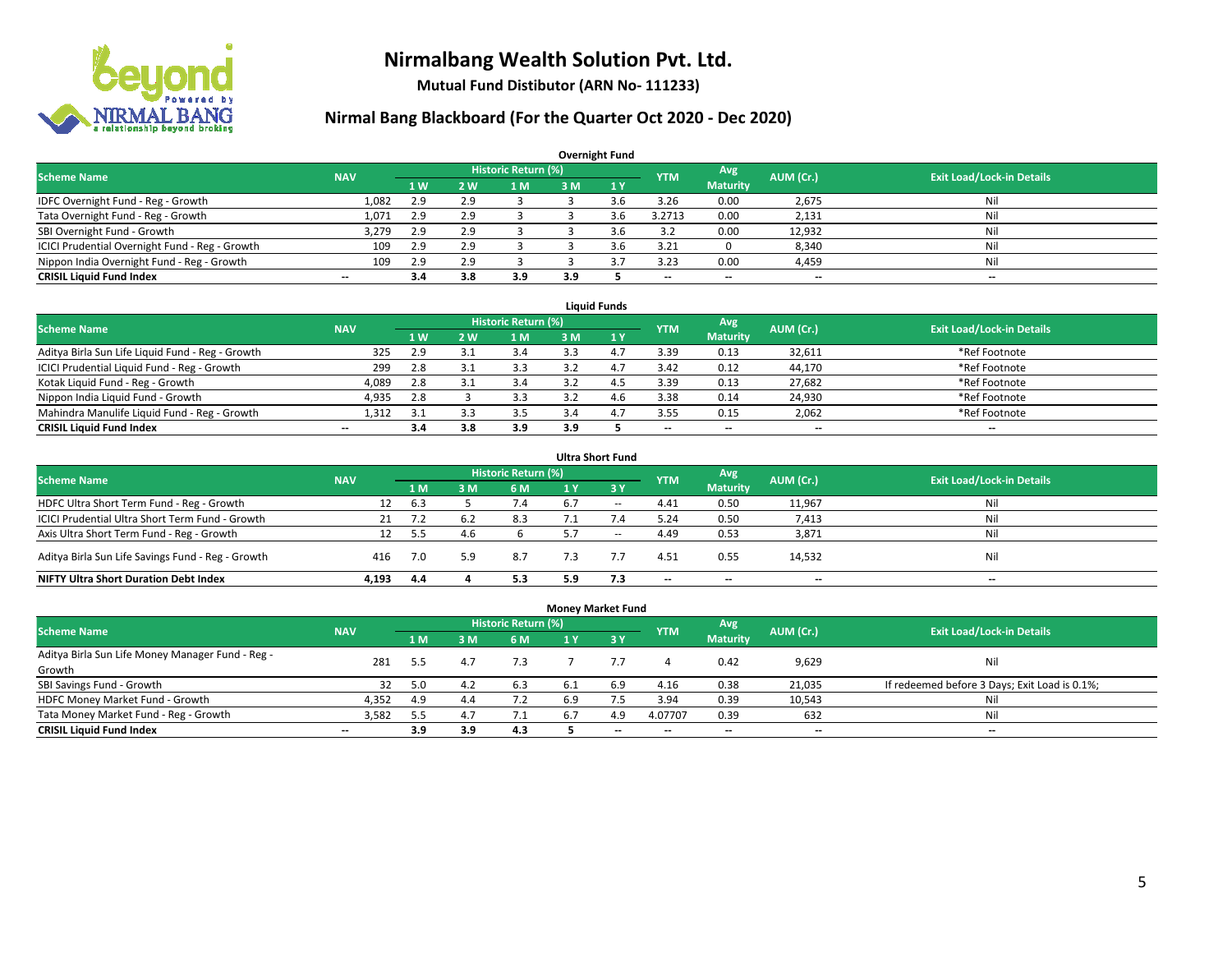

**Mutual Fund Distibutor (ARN No- 111233)**

## **Nirmal Bang Blackboard (For the Quarter Oct 2020 - Dec 2020)**

|                                                  |            |    |                |     |                            |      | <b>Short Term Fund</b> |            |                  |           |                                  |
|--------------------------------------------------|------------|----|----------------|-----|----------------------------|------|------------------------|------------|------------------|-----------|----------------------------------|
| <b>Scheme Name</b>                               | <b>NAV</b> |    |                |     | <b>Historic Return (%)</b> |      |                        | <b>YTM</b> | Avg <sup>1</sup> | AUM (Cr.) | <b>Exit Load/Lock-in Details</b> |
|                                                  |            |    | 1 <sub>M</sub> | 3 M | 6 M                        |      |                        |            | <b>Maturity</b>  |           |                                  |
| HDFC Short Term Debt Fund - Growth               |            | 24 | 16.4           | 7.6 | 14.5                       |      | 8.9                    | 6.22       | 3.73             | 13,569    | Ni                               |
| Nippon India Short Term Fund - Growth            |            | 40 | 15.8           |     | 11.5                       | a з  |                        | 5.61       | 2.67             | 8,637     | Ni                               |
| <b>ICICI Prudential Short Term Fund - Growth</b> |            | 45 | 17.1           |     | 13.9                       | 10.8 | 8.3                    | 5.83       | 3.97             | 18,946    | Nil                              |

| <b>Low Duration Fund</b>                     |            |            |     |                      |     |  |            |                 |           |                                  |  |  |  |
|----------------------------------------------|------------|------------|-----|----------------------|-----|--|------------|-----------------|-----------|----------------------------------|--|--|--|
| <b>Scheme Name</b>                           | <b>NAV</b> |            |     | Historic Return (%)' |     |  | <b>YTM</b> | Avg             | AUM (Cr.) | <b>Exit Load/Lock-in Details</b> |  |  |  |
|                                              |            | 1 M        | ١M  | 6 M                  |     |  |            | <b>Maturity</b> |           |                                  |  |  |  |
| <b>HDFC Low Duration Fund - Growth</b>       | 44         | 9.4        | 6.8 | 10.8                 |     |  | 5.36       | 1.24            | 16,796    | Nil                              |  |  |  |
| ICICI Prudential Savings Fund - Reg - Growth | 409        | <b>Q</b> 1 | 6.4 | 10.9                 | 8.4 |  | 4.94       | 1.76            | 19,922    | Nil                              |  |  |  |
| Kotak Low Duration Fund - Std - Growth       | 2,593      | 9.3        | b.b | 11.4                 | 8.3 |  |            | 1.25            | 8.418     | Nil                              |  |  |  |

| <b>Banking &amp; PSU Bond Funds</b>                 |            |    |      |  |                            |      |     |            |                 |           |                                  |  |  |
|-----------------------------------------------------|------------|----|------|--|----------------------------|------|-----|------------|-----------------|-----------|----------------------------------|--|--|
| <b>Scheme Name</b>                                  | <b>NAV</b> |    |      |  | <b>Historic Return (%)</b> |      |     | <b>YTM</b> | Avg             | AUM (Cr.) | <b>Exit Load/Lock-in Details</b> |  |  |
|                                                     |            |    | 1 M. |  | 6 M                        |      |     |            | <b>Maturity</b> |           |                                  |  |  |
| HDFC Banking and PSU Debt Fund - Reg - Growth       |            | 18 | 17.9 |  | 14.8                       | 10.6 | 8.3 | 6.07       | 3.81            | 9,329     | Nil                              |  |  |
| Kotak Banking and PSU Debt Fund - Reg - Growth      |            | 50 | 18.9 |  | 14.4                       | 10.7 | 8.9 | 5.83       | 3.87            | 9,277     | Nil                              |  |  |
| Nippon India Banking & PSU Debt Fund - Reg - Growth |            | 16 | 17.4 |  |                            | 10.9 | 8.9 | 5.17       | 3.45            | 6.429     | Nil                              |  |  |

| <b>Corporate Bond Funds</b>                         |            |      |     |                            |      |        |            |                 |           |                                  |  |  |  |  |
|-----------------------------------------------------|------------|------|-----|----------------------------|------|--------|------------|-----------------|-----------|----------------------------------|--|--|--|--|
| <b>Scheme Name</b>                                  | <b>NAV</b> |      |     | <b>Historic Return (%)</b> |      |        | <b>YTM</b> | Avg             | AUM (Cr.) | <b>Exit Load/Lock-in Details</b> |  |  |  |  |
|                                                     |            | 1 M  | 3 M | 6 M                        | 1 Y  | $Z_3V$ |            | <b>Maturity</b> |           |                                  |  |  |  |  |
| ICICI Prudential Corporate Bond Fund - Reg - Growth | 22         | 17.0 | 6.5 | 13.4                       | 10.7 | 8.6    | 5.4        | 4.09            | 15,201    | Nil                              |  |  |  |  |
| IDFC Corporate Bond Fund - Reg - Growth             | 15.        | 22.1 | 6.4 |                            | 11.2 | 8.3    | 5.63       | 3.42            | 18,236    | Nil                              |  |  |  |  |
| HDFC Corporate Bond Fund - Growth                   | 25         | 19.7 | 6.9 | 14.2                       | 11.6 |        | 5.76       | 4.61            | 20,526    | Nil                              |  |  |  |  |
| Kotak Corporate Bond Fund - Std - Growth            | 2,862      | 14.6 |     |                            |      |        | 5.36       | 2.27            | 5,171     | Nil                              |  |  |  |  |

| <b>Credit Risk Fund</b>                    |            |    |      |                |                     |      |            |            |                        |           |                                                                       |  |  |
|--------------------------------------------|------------|----|------|----------------|---------------------|------|------------|------------|------------------------|-----------|-----------------------------------------------------------------------|--|--|
| <b>Scheme Name</b>                         | <b>NAV</b> |    |      |                | Historic Return (%) |      |            | <b>YTM</b> | Avg<br><b>Maturity</b> | AUM (Cr.) | <b>Exit Load/Lock-in Details</b>                                      |  |  |
|                                            |            |    |      | 3 M            | 6 M                 |      | <b>73Y</b> |            |                        |           |                                                                       |  |  |
| ICICI Prudential Credit Risk Fund - Growth |            | 23 | 15.3 | Q <sub>0</sub> | 13.5                | 10.2 | 8.2        | 8.63       | 3.01                   | 6,563     | If redeemed before 1 Year; Exit Load is 1%;                           |  |  |
| HDFC Credit Risk Debt Fund - Reg - Growth  |            | 18 | 25.5 | 12.2           | 17.3                | 10.5 |            | 9.59       | 3.20                   | 6,189     | If redeemed before 12 Month; Exit Load is 1%; If redeemed bet. 12     |  |  |
|                                            |            |    |      |                |                     |      |            |            |                        |           | Month to 18 Month; Exit Load is 0.5%;                                 |  |  |
| SBI Credit Risk Fund - Growth              |            |    |      |                |                     |      |            |            |                        |           | If redeemed before 12 Month; Exit Load is 3%; If redeemed bet. 12     |  |  |
|                                            |            | 34 | 19.3 | 10.6           | 14.6                | 9.1  |            | 7.89       | 2.85                   |           | 3,721 Month to 24 Month; Exit Load is 1.5%; If redeemed bet. 24 Month |  |  |
|                                            |            |    |      |                |                     |      |            |            |                        |           | to 36 Month; Exit Load is 0.75%;                                      |  |  |

#### 6